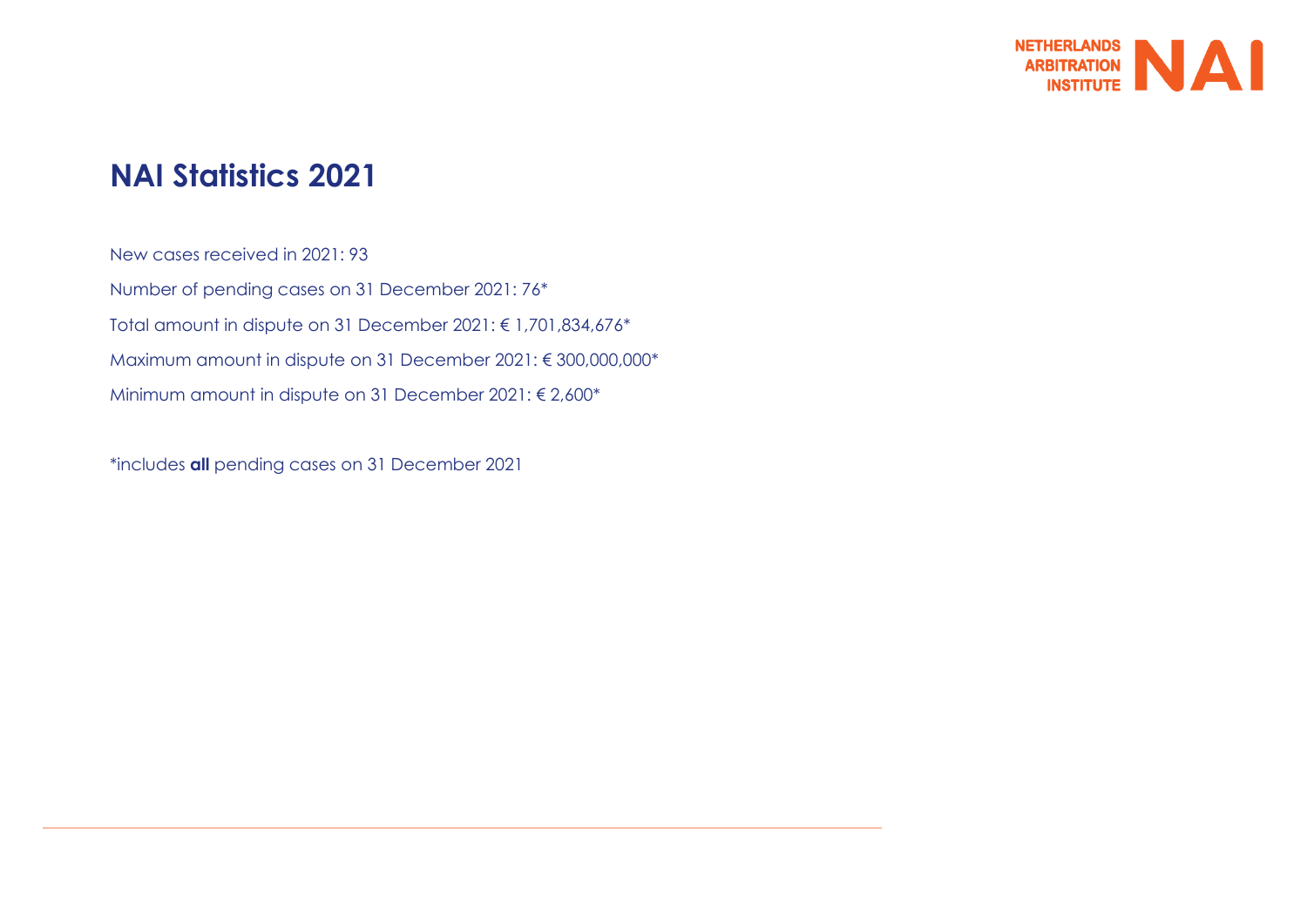

## **<sup>92</sup> <sup>91</sup> <sup>84</sup> <sup>93</sup> 99** 2018 2019 2020 2021  $\blacksquare$  New cases  $\blacksquare$  Open cases (on 31/12)

## **New cases and open cases**

In 2021, the NAI saw a continuation of the steady influx of new cases, with 93 new cases being registered, approximately 10% more cases than registered in the previous year.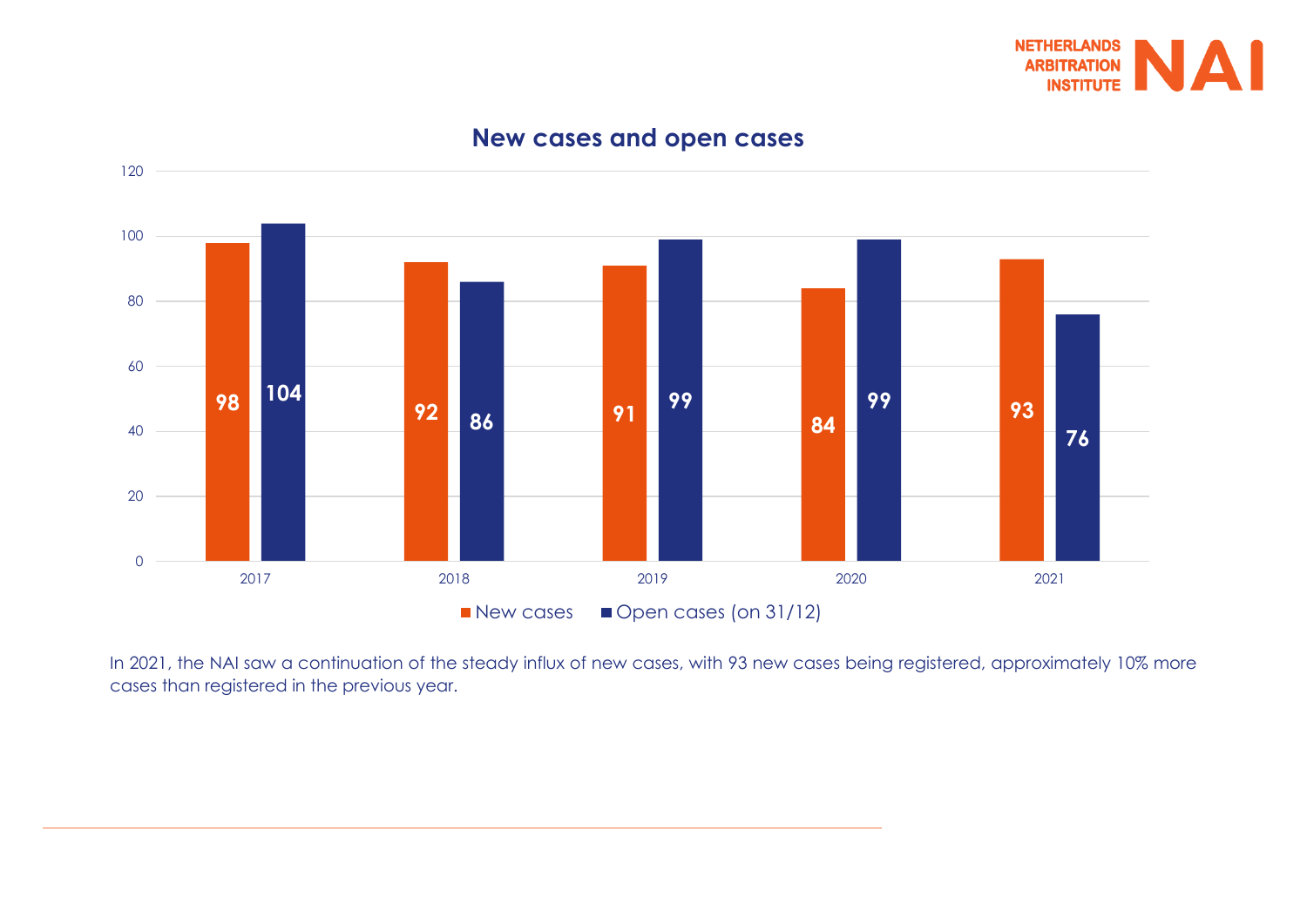

## **Finished proceedings in 2021**



■ Final award ■ Terminated due to settlement ■ Terminated due to other reasons ■ Final award on agreed terms

#### \*includes **all** pending cases in 2021

2021 saw an increased number of finished proceedings compared to the three years prior. In comparison to 2020, the largest increase was seen in proceedings finishing in a final award (30% increase).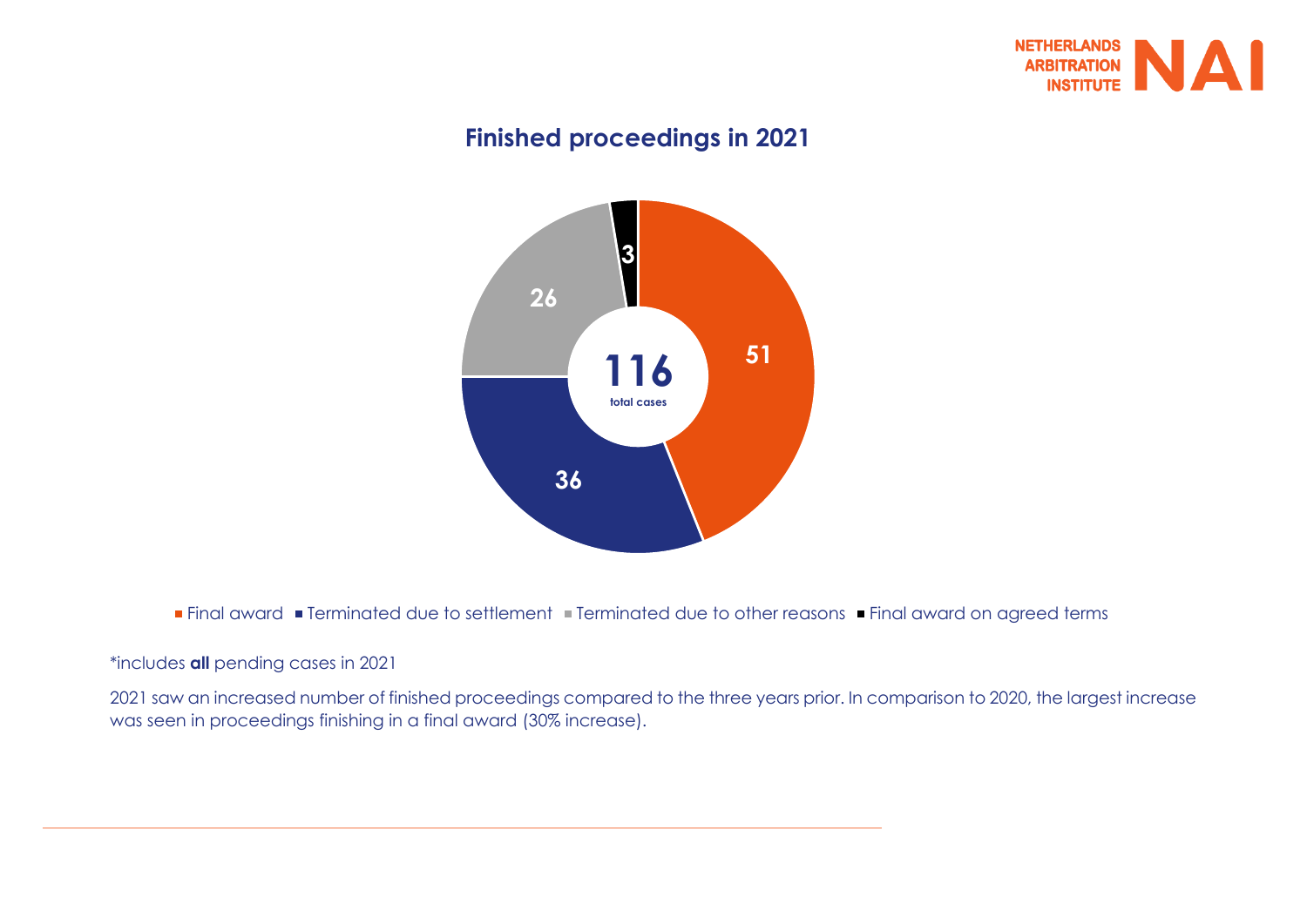

## **Types of procedures in 2021**



#### \*new cases only

The frequency of NAI summary arbitral proceedings commenced highlights the added value that these proceedings continue to offer to parties choosing the NAI Rules. 2021 saw a four year high in the number of summary arbitral proceedings, recording a 57% increase compared to the previous year. The NAI summary arbitral proceedings continue to differentiate themselves in that these proceedings, if seated in the Netherlands, may be commenced prior to, and separately from, arbitral proceedings on the merits.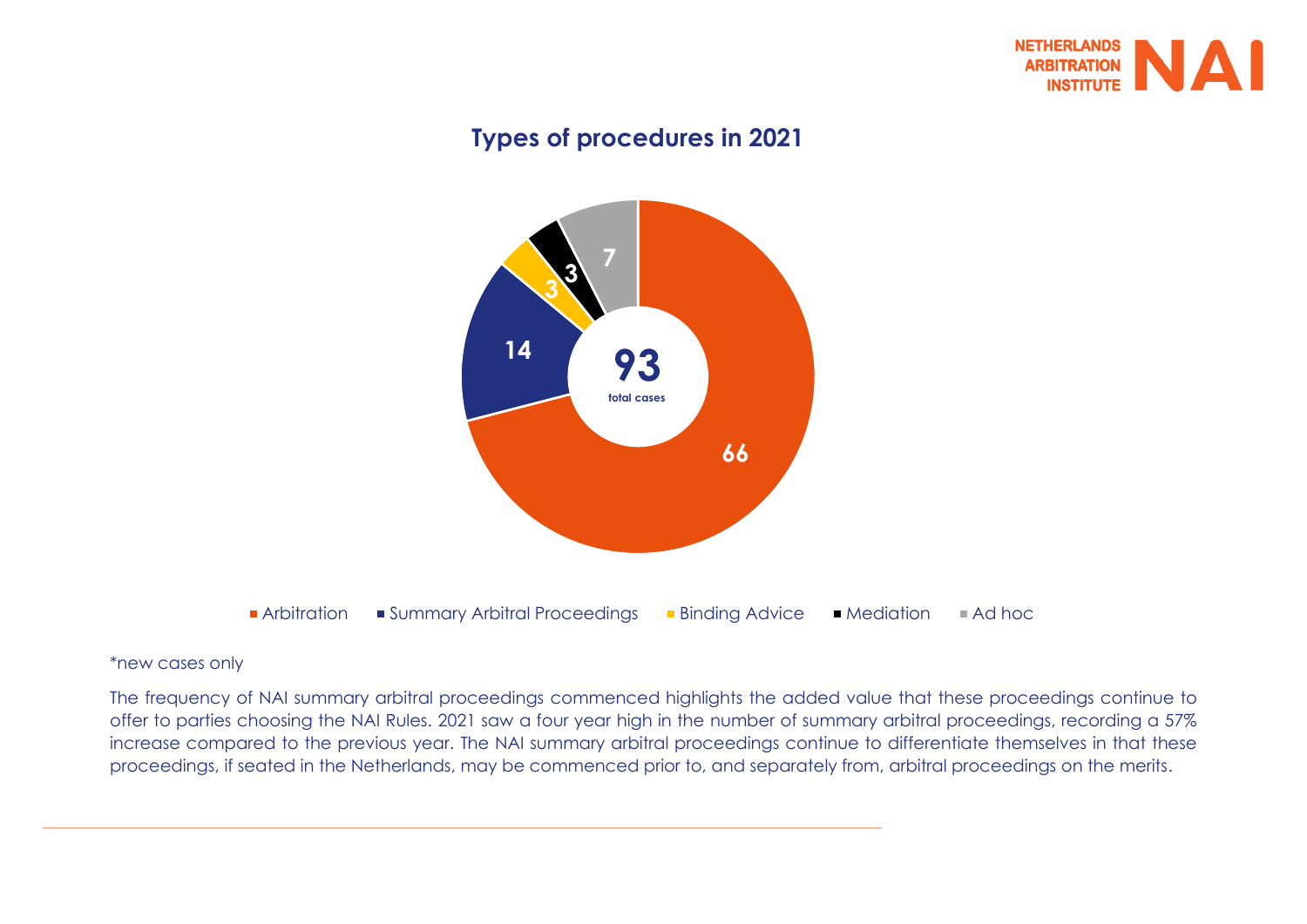



\*new cases only

The reflection of nationalities of parties involved in cases commenced in 2021 showcases the ability of the NAI staff to administrate cross-border disputes.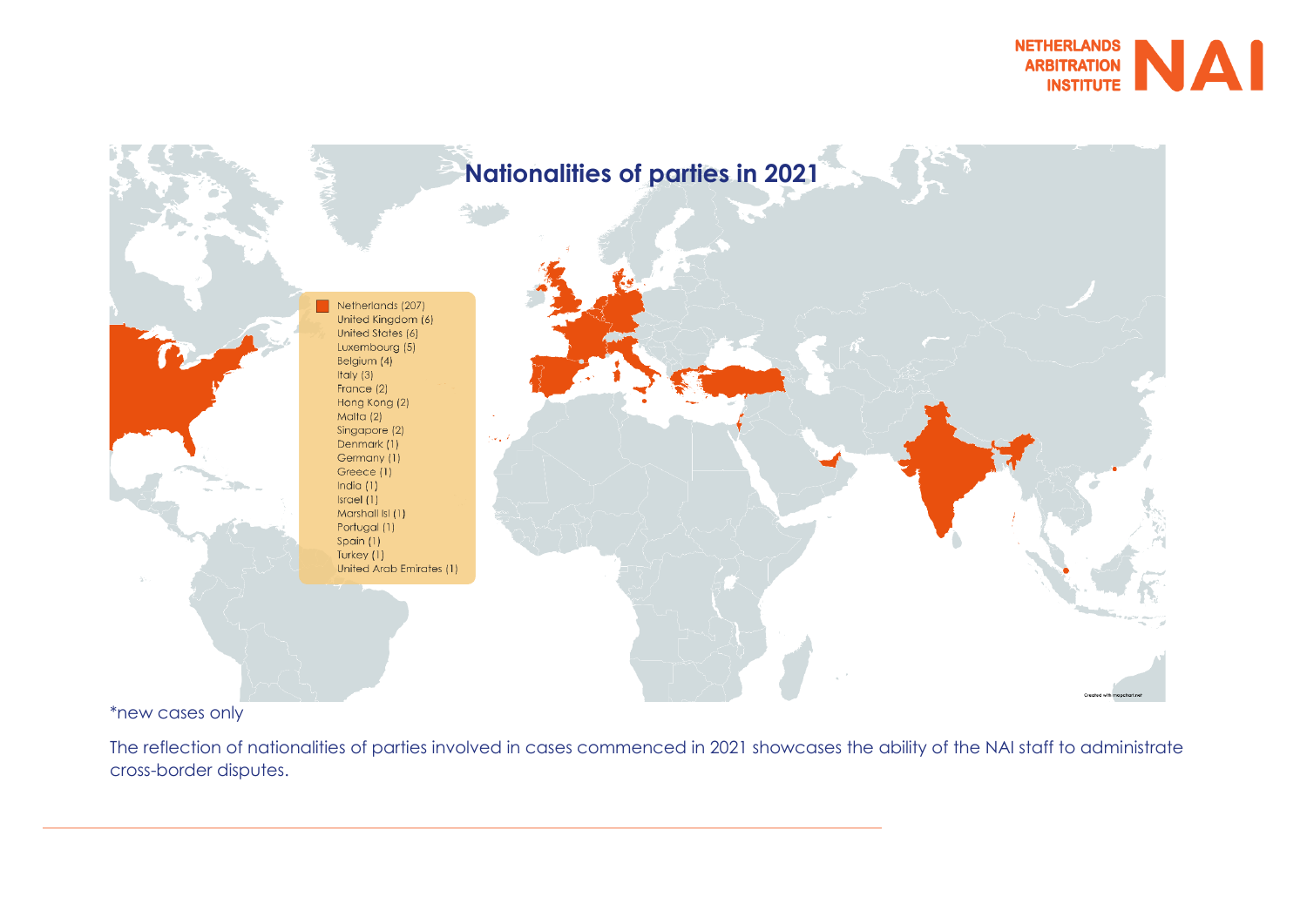

# **42% 58% Language of proceedings in 2021 English Dutch**

#### \*new cases only

The balance between Dutch (58%) and English (42%) exemplifies the NAI's proven strength in administering both national and international disputes.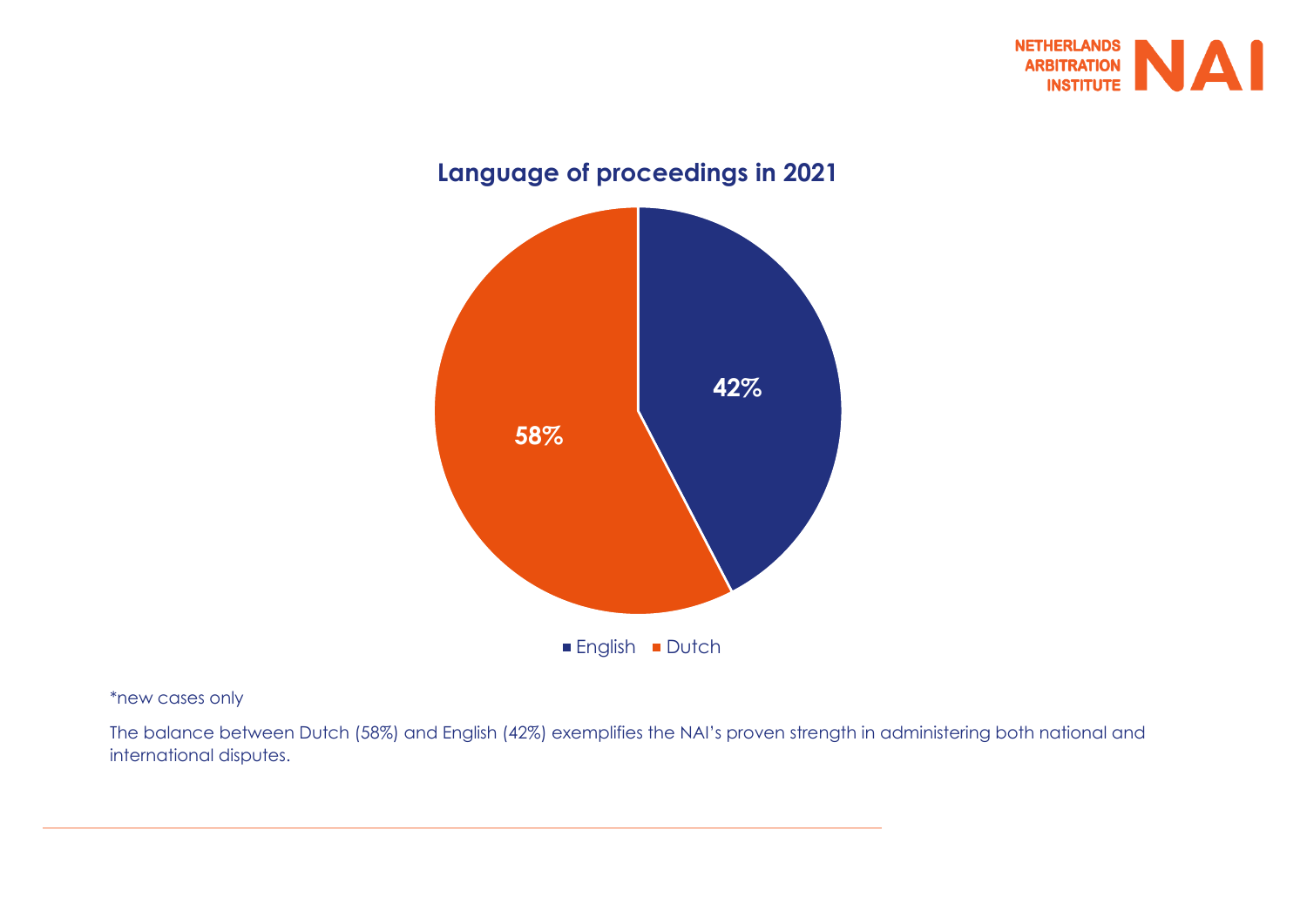

## **Method of appointment of arbitrators in 2021**



#### \*includes appointments in **all** pending cases in 2021

The majority of appointments of arbitrators in 2021 were by the parties and co-arbitrators directly (56%), however, a sizable number of arbitrators were appointed through the NAI's list procedure (33%), and directly by the NAI (11%). 2021 saw 13% more arbitrator appointments. It is interesting to note that the list procedure saw the largest increase compared to 2020, doubling its share from 16% to 33%.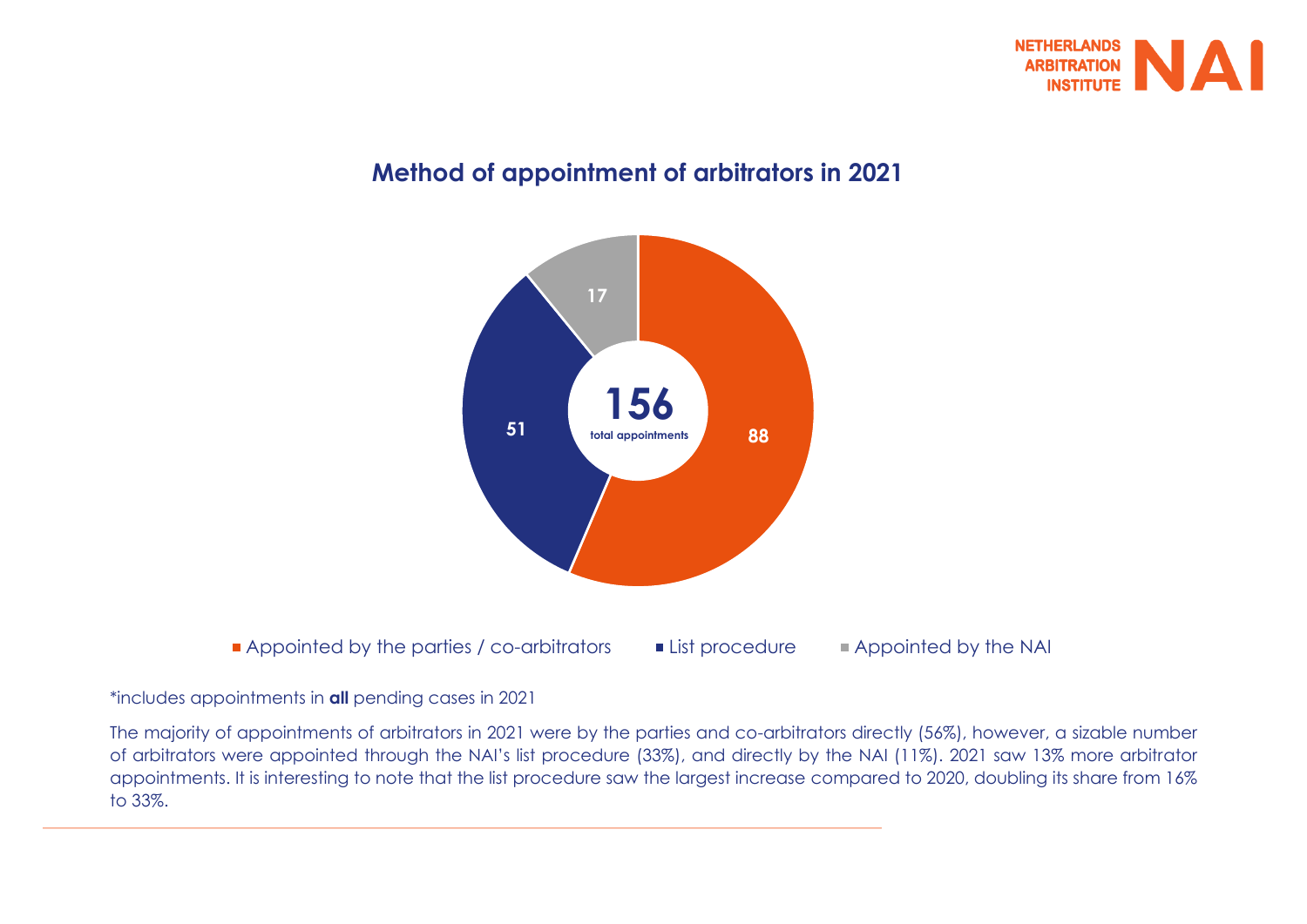

## **Gender of arbitrators appointed by the parties / co-arbitrators in 2021**



\*includes appointments in **all** pending cases in 2021

\*\*see also, the two following charts on appointments through the list procedure and direct appointments by the NAI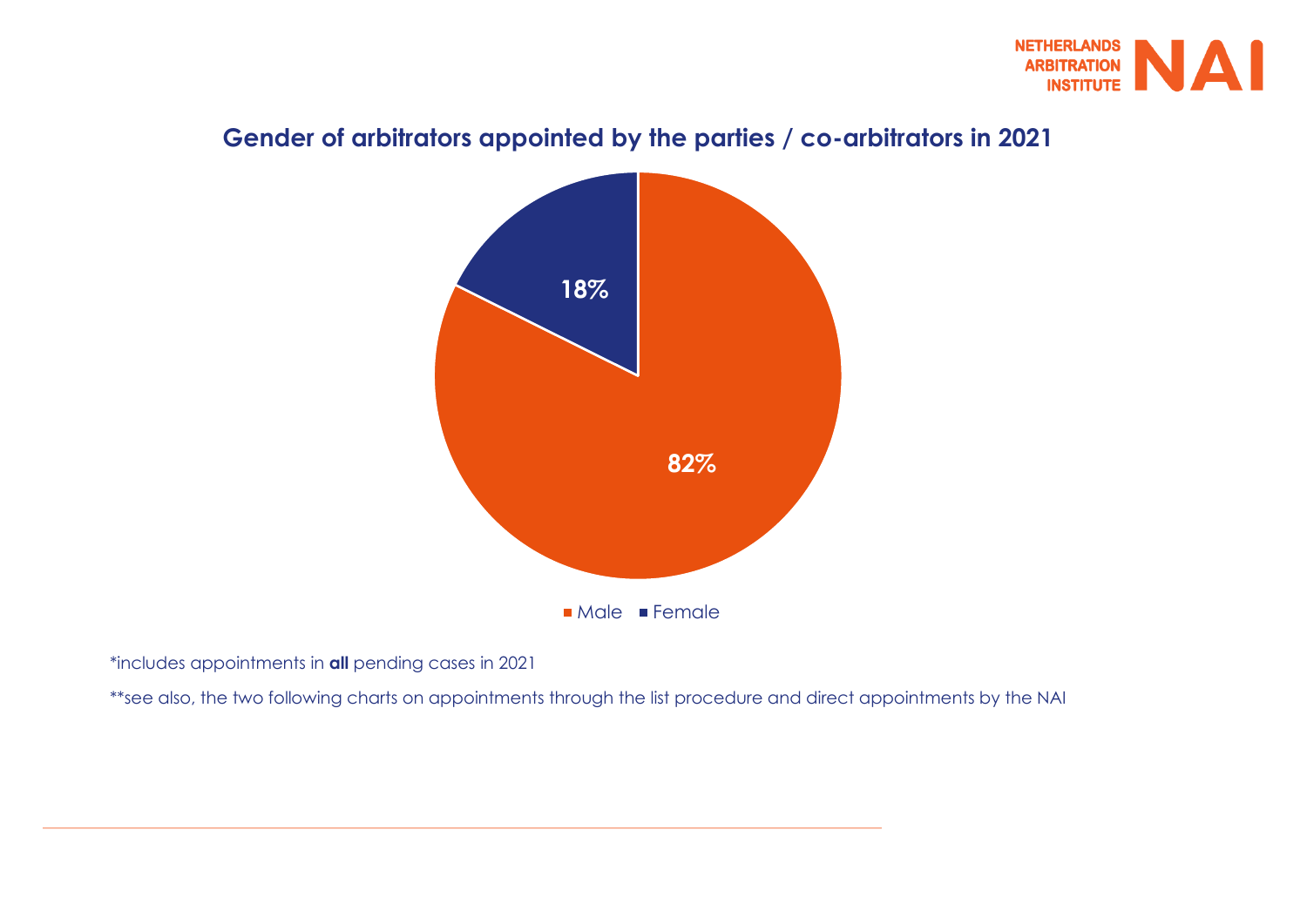

## **Gender of arbitrators appointed through the list procedure in 2021**



\*includes appointments in **all** pending cases in 2021

\*\*see also, the following chart on direct appointments by the NAI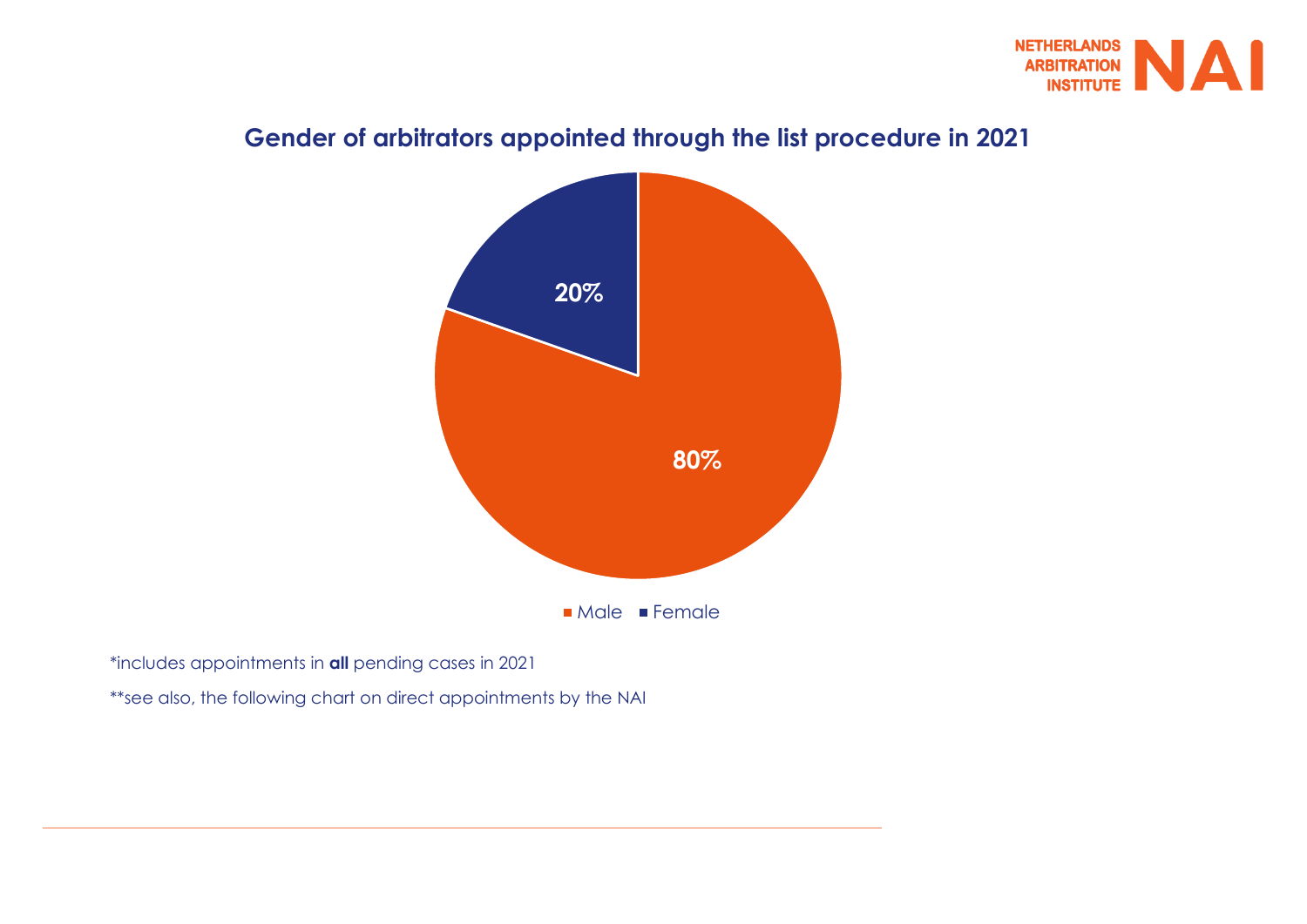



## **Gender of arbitrators appointed directly by the NAI in 2021**

#### \*includes appointments in **all** pending cases in 2021

The NAI recognizes the disappointing stagnation and decrease of gender diversity in arbitrator appointments in 2021. While 2020 showed promising progress, 2021's numbers underscore the fact that continuous effort is required to ensure gender diversity in all methods of appointment.